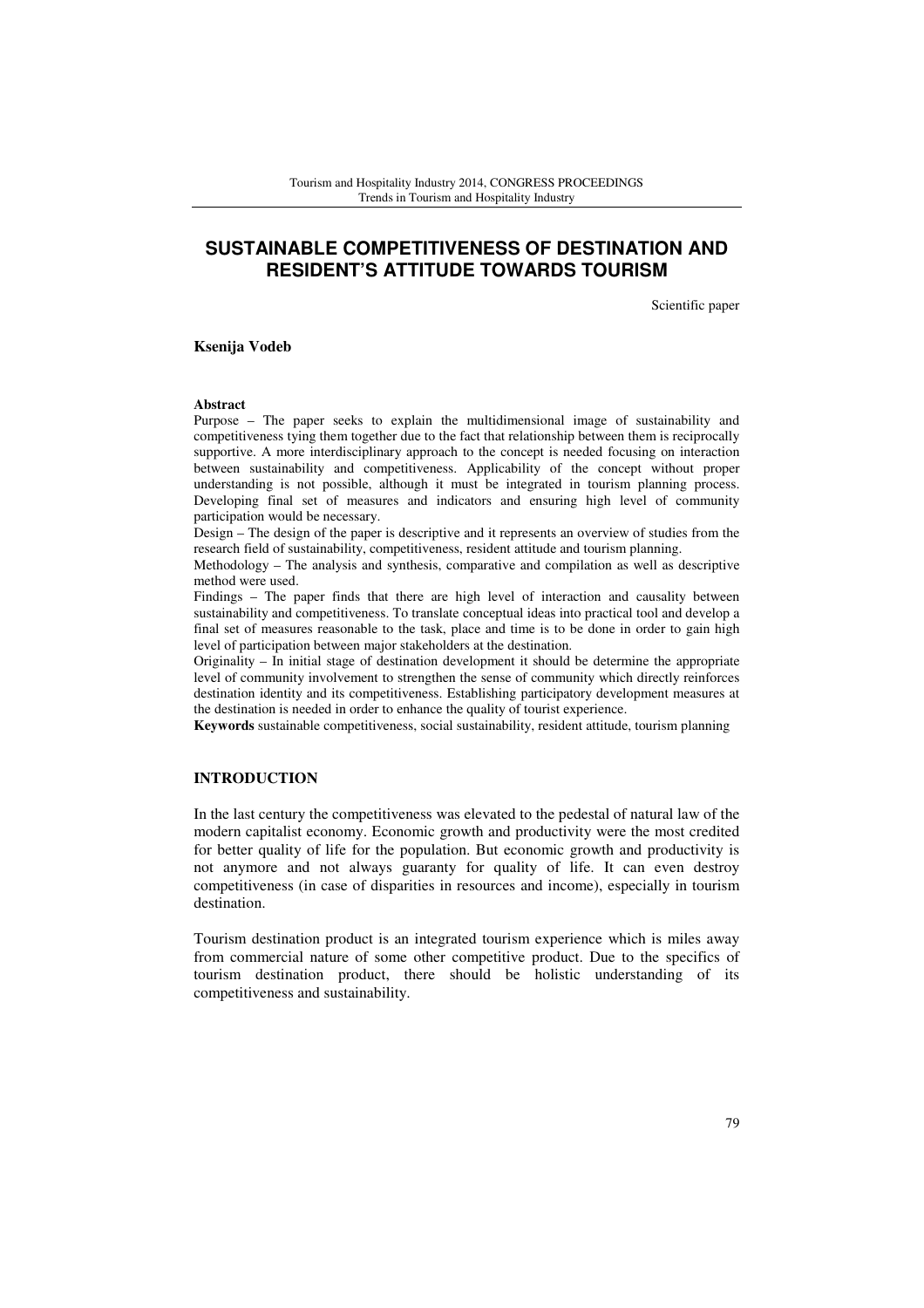There are different dimensions of competitiveness and sustainability and thanks to this heterogeneity it requires more attention for research. Competitiveness and sustainability of tourism destination should be treated holistically to improve the understanding and ability to manage it.

Social sustainability is just one dimension of destination sustainability and resident attitude are part of it. Resident attitude and their perception of tourism are highly correlated with tourist satisfaction and their whole tourist experience of the destination. Consequently, continuous systematic evaluating of resident attitude and behaviour is vital for maintaining the sustainability and long-term success of the tourism destination. Tourism competitiveness depends on sustainability in long turn, so sustainable competitiveness of destinations should be considered most carefully.

### **1. SUSTAINABLE COMPETITIVENESS**

l

In the last four decades there has been a substantial shift in the nature of competitiveness, particularly within the tourism sector. Cellini and Soci<sup>1</sup> firmly believe that competitiveness represents a complex concept including many perspectives which exceed the economics. The variable nature of competitiveness requires persistent reassessment of the competence of a destination to compete<sup>2</sup>, whereas destination competitiveness is reflecting the level of manager's competence to exploit the "dowry of human value" which has been given<sup>3</sup>.

The topic of destination competitiveness has received increasing attention in literature because tourism is becoming one of the outstanding sectors in the world<sup>4</sup>. Also, competitiveness is not any longer a homogeneous category in our perceptions but increasingly reveals its multidimensional image. The specific characteristics of tourism require a complex and multidimensional approach to the competitiveness<sup>5</sup>. Consequently, understanding and managing the complexity of tourism competitiveness is gaining growing relevance for long term sustainable development. Due to the rising importance of sustainable development, there is a necessity for a more interdisciplinary approach to the concept<sup>6</sup>. Mazilu<sup>7</sup> recommends that tourism competitiveness should be addressed in the new circumstances of economic life and globalisation. In fact, there is a number of researchers determined that relationships between competitiveness and sustainable development are becoming much more intense<sup>8</sup>. They believe that the

<sup>1</sup> Cellini, R., Soci, A. "Pop competitiveness", *PSL Quarterly Review*, Vol. *55,* 2012, p. 220.

<sup>2</sup> Ritchie, J. R. B., Crouch, G. I. *The competitive destination [electronic resource]: a sustainable tourism perspective*. Cabi., 2003.

<sup>3</sup> Mazilu, M. "Key elements of a Model for Sustainable Tourism" *NAUN International Journal of Energy and Environment*, 2(4), 2010, pp. 45-54.<br><sup>4</sup> Eernando J. N. Long, W. "New

Fernando, I. N., Long, W. "New Conceptual Model on Cluster Competitiveness: A New Paradigm for Tourism?" *International Journal of Business and Management*, *7*(9), 2012, p. 76.

<sup>5</sup> Mazilu, M. "Key elements of a Model for Sustainable Tourism" *NAUN International Journal of Energy and Environment*, 2(4), 2010, pp. 45-54.

<sup>6</sup> Cellini, R., Soci, A. "Pop competitiveness", *PSL Quarterly Review*, Vol. *55,* 2012, p. 220.

<sup>7</sup> Mazilu, M. "Key elements of a Model for Sustainable Tourism", *NAUN International Journal of Energy and Environment*, 2(4), 2010, pp. 45-54.

<sup>8</sup> Balkytė, A., Tvaronavičienė, M. "The inclusion of sustainable development dimension into the competitiveness theory". *Business, management and education*, *18*, 2010, pp. 1-9.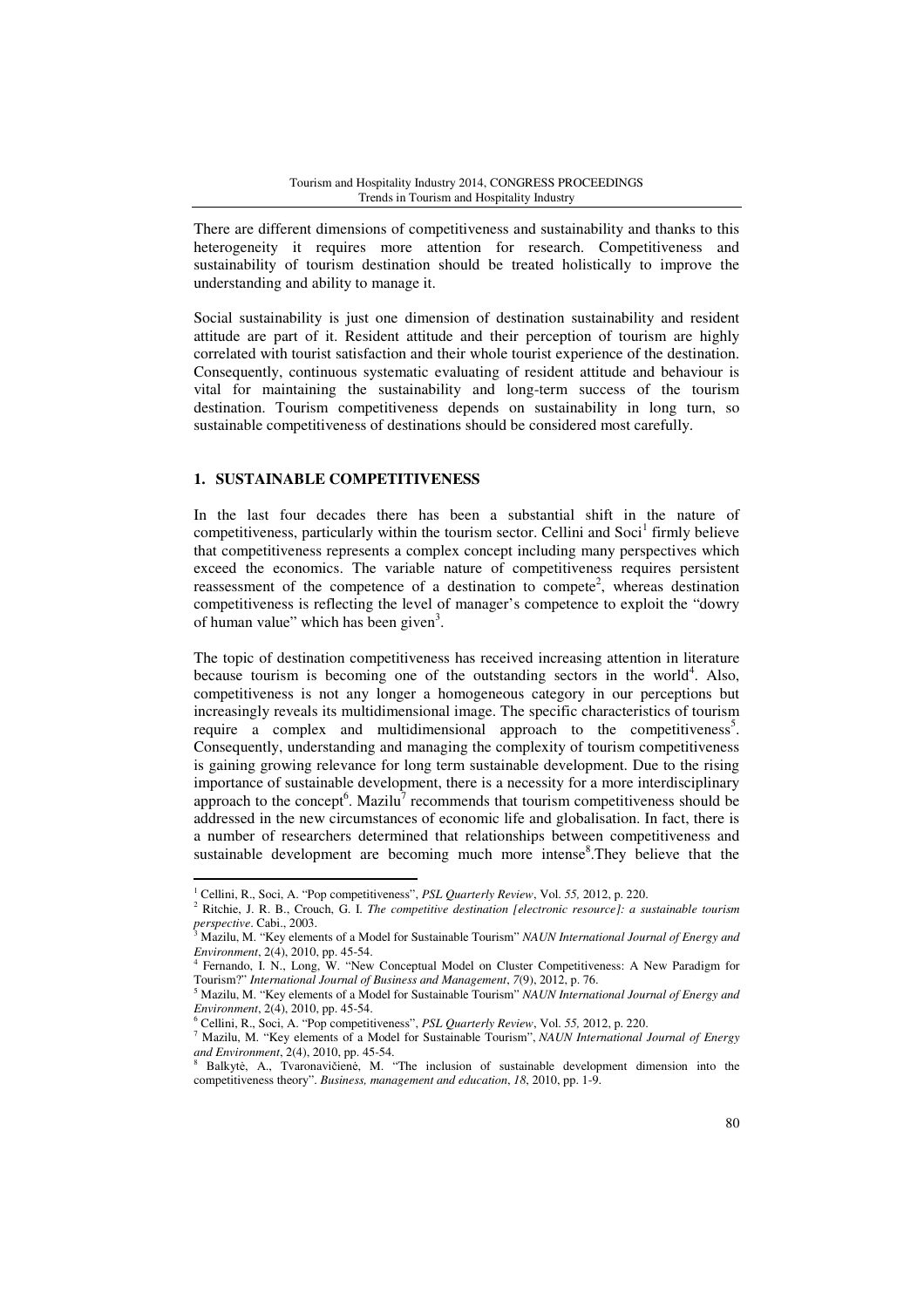relationship between competitiveness and wellbeing is consolidating and is becoming reciprocally supportive.

Peleckis and Balkyte<sup>9</sup> also emphasize a need for research initiatives to develop a new concept of competitiveness focusing on interaction between competitiveness and sustainable development. (Environmentally) sustainable competitiveness has been under the spotlight of discussion from notable UN Conference on Environment and Development held in Rio de Janeiro, 1992. More than two decades ago there was awareness of imperative to seek the balance between environmental protection and economic development<sup>10</sup>. However, in the last decade the focus has moved from global to local level, regarding spatial scale, as well as, due to its complexity, to interactions in human and natural systems<sup>11</sup>. Unfortunately, the concept is still tied firmly and often exclusively to the physical environment<sup>12</sup> which reinforces its lack of understanding and implementing.

The concept of sustainable development is omnipresent in different sectors of human activity (construction, entrepreneurship, forestry etc). Though, it is much easier to conceptualise than implement it in practise. The implementation of the concept failed in the past due to deficiency of support from people, business and even government. Possible way to exceed this is to building the awareness through education process<sup>13</sup>. Besides, Slaper and  $\text{Hall}^{14}$  highlighted the problem of sustainable competitiveness measurement.

Cellini and Soci<sup>15</sup>seriously doubt univocal measurement of the competitiveness due to missing univocal definition of it. Poon<sup>16</sup> claims that success (competitiveness) is not solely measured in terms of growth (visitor arrivals, hotel capacities etc.) but also on how well tourism destinations managed to achieve their strategic objectives and how flexible they have been in dramatically changing global environment. Sustainable competitiveness represents the competence of a destination to increase tourist consumption while providing unforgettable experience for tourists in an economically efficient manner that ensures the welfare of the local community by preserving natural capital for future generations<sup>17</sup>.

l

<sup>&</sup>lt;sup>9</sup> Peleckis, K., Balkytė, A. "Mapping the future sustainable competitiveness resources: Aspects of forests ownership", *Journal of Business Economics and Management,* Vol. 4, 2010, pp. 630-651.

<sup>10</sup> Weiss, E. B. "Environmentally Sustainable Competitiveness: A Comment." *Yale LJ*, *102*, 1992, p. 2123

<sup>&</sup>lt;sup>11</sup> Kondyli, J. "Measurement and evaluation of sustainable development: A composite indicator for the islands of the North Aegean region, Greece". *Environmental Impact Assessment Review*, *30*(6), 2010, pp. 347-356.

<sup>12</sup> Butler, R. W. Sustainable tourism: A state‐of‐the‐art review. *Tourism Geographies*, *1*(1), 1999, p. 15

<sup>13</sup> Fahmi, I. "Sustainable business competitiveness: translating concept into practice." *Jurnal Manajemen dan Agribisnis*, 9(2), 2012. <sup>14</sup> Slaper, T. F., Hall, T. J. "The triple bottom line: what is it and how does it work?" *The Indiana Business* 

*Review*, *86*(1), 2011, pp. 4-8.

<sup>15</sup> Cellini, R., Soci, A. "Pop competitiveness", *PSL Quarterly Review*, Vol. *55,* 2012, p. 220.

<sup>16</sup> Poon, A. Best practice destination management: Lessons from the leaders. In *Trends and issues in global tourism 2010* (pp. 159-171). Springer Berlin Heidelberg, 2010.

<sup>17</sup> Ritchie, J.R.B., Crouch, G.I. A Model of Destination Competitiveness and Sustainability, In *Tourism Destination Marketing and Management Collaborative strategies*, Wang, Y., Pizam, A. (eds.). London: CABI. 2011.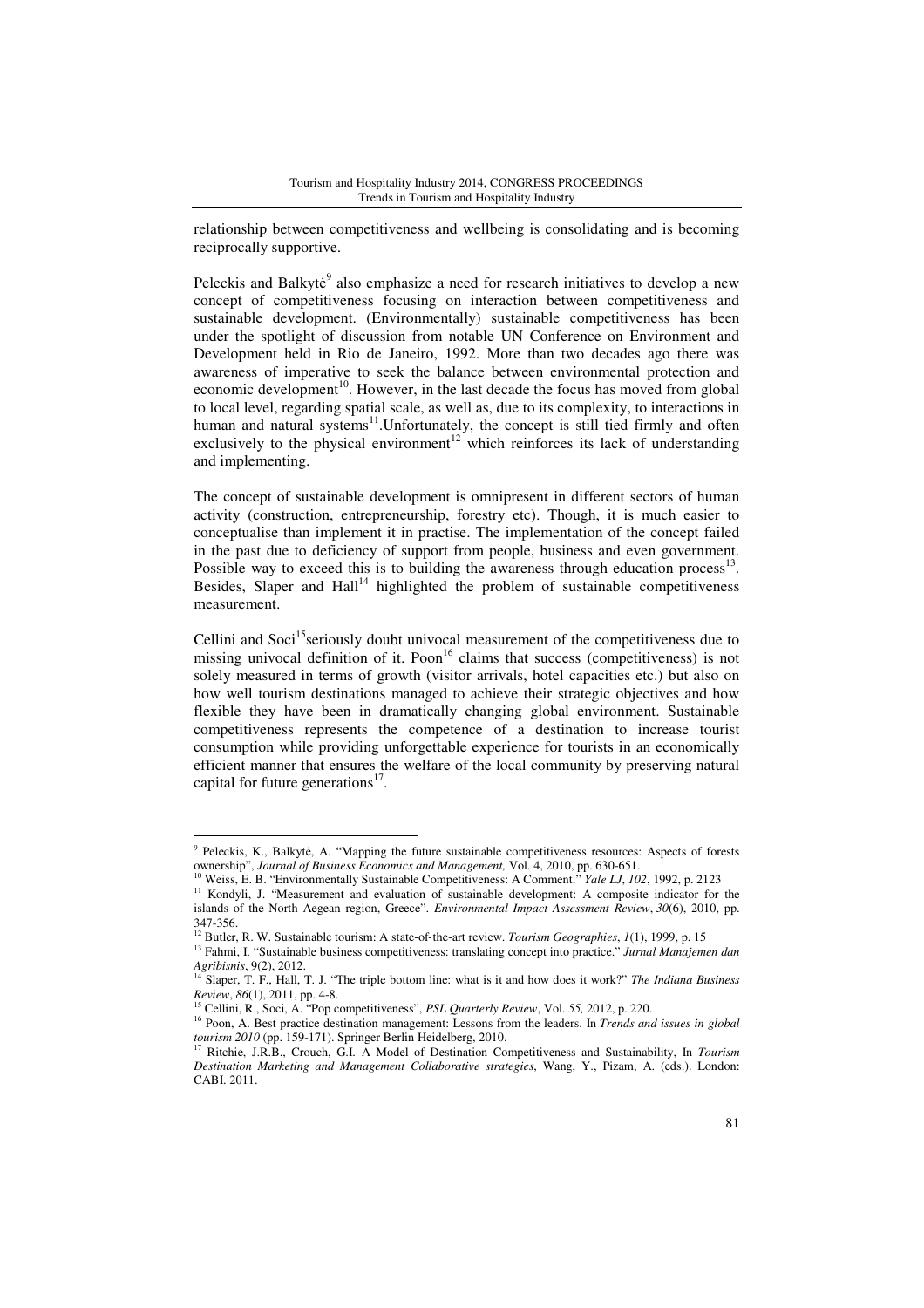#### Tourism and Hospitality Industry 2014, CONGRESS PROCEEDINGS Trends in Tourism and Hospitality Industry

Sustainable development as a concept itself is extremely complex and difficult to define. It is not surprising that it has fluid connotations<sup>18</sup> and has a most controversial notion mainly regarding its applicability<sup>19</sup>. Butler<sup>20</sup> claims that sustainability is indefinable because of its numerous dimensions. Therefore, as for the competitiveness, sustainability too has a multidimensional image. Bramwell et al.<sup>21</sup> name seven of it: economic, social, cultural, political, environmental, managerial and governmental. Due to numerous dimensions of the concept Butler<sup>22</sup> express his concerns about the possibilities of its abuse and misuse. He argues that the philosophic and ideological implications of the concept escalate its widespread use and unquestioning acceptance without adequate understanding of the meaning. He is convinced that the major problem of sustainability is absence of it universal definition as well as lack of accurate and reliable indicators for its measurement. Torjman<sup>23</sup> argue that the concept "is not prescriptive" whereas does not indicate explicitly what to do. However, sustainable development will always be integrated in the decision making process<sup>24</sup> because it is inseparably connected to the tourism impacts<sup>25</sup>. From the destination point of view, sustainable development is defined "as tourism activities that maintain and enhance all forms of capital, recognising the primary importance of natural capital"<sup>26</sup>.

Two decades ago John Elkington developed the sustainability concept; so called Triple Bottom Line (TBL), accounting framework that incorporates three dimensions of performance: social, environmental and economic. It includes economic values and its social and environmental capital. Measuring units for these three dimensions of sustainability are not common, more precisely; there is no universal standard method for calculating the TBL $^{27}$ . Environmental and economic sustainability have more concrete objectives than social and are easier to measure. In fact, some authors think that there is no evident scientific basis for measuring social sustainability<sup>28</sup>. Still, others strove to apply constructive platform of TBL which is reflected in possibilities to adapt the general framework to the needs of different entities (business or nonprofits) and geographic boundaries (city, region, country).Also, TBL is able to be specific case or

<sup>&</sup>lt;sup>18</sup> Boström, M. "A missing pillar? Challenges in theorizing and practicing social sustainability: introduction to the special issue". *Sustainability: Science, Practice, & Policy*, *8*(1), 2012, pp. 3-14.

<sup>19</sup> Kondyli, J. "Measurement and evaluation of sustainable development: A composite indicator for the islands of the North Aegean region, Greece". *Environmental Impact Assessment Review*, *30*(6), 2010, pp. 347-356.

<sup>&</sup>lt;sup>20</sup> Butler, R. W. Sustainable tourism: A state-of-the-art review. *Tourism Geographies*, *1*(1), 1999, p. 11

<sup>21</sup> Bramwell, B., Richards, G., Henry, I., Jackson, G., van der Straaten, J., van't Zelfde, J. & Larrauri, M. R. *Sustainable Tourism Magement: Principles and Practice*. 1996.

<sup>22</sup> Butler, R. W. Sustainable tourism: A state‐of‐the‐art review. *Tourism Geographies*, *1*(1), 1999, pp. 7-25

<sup>&</sup>lt;sup>23</sup> Torjman, S. *The social dimension of sustainable development*. Caledon Institute of Social Policy, 2000.

<sup>&</sup>lt;sup>24</sup> Kondyli, J. "Measurement and evaluation of sustainable development: A composite indicator for the islands of the North Aegean region, Greece". *Environmental Impact Assessment Review*, *30*(6), 2010, pp.  $347-356.$ <sup>25</sup>

<sup>25</sup> Moscardo, G., Schurmann, A., Konovalov, E. and McGehee, N. G. Using tourism to build social capital in communities: new pathways to sustainable tourism futures. In: Conference Proceedings of BEST EN Think Tank (13), From: *BEST EN Think Tank XIII: engaging communities in sustainable tourism development*, Kuala Lumpur, Malaysia, 23-26 June, 2013, pp. 219-236.

 $6$  Ibid, p. 220.

<sup>27</sup> Slaper, T. F., Hall, T. J. "The triple bottom line: what is it and how does it work?" *The Indiana Business Review*, *86*(1), 2011, pp. 4-8.

<sup>&</sup>lt;sup>28</sup> Boström, M. "A missing pillar? Challenges in theorizing and practicing social sustainability: introduction to the special issue". *Sustainability: Science, Practice, & Policy*, *8*(1), 2012, p. 7.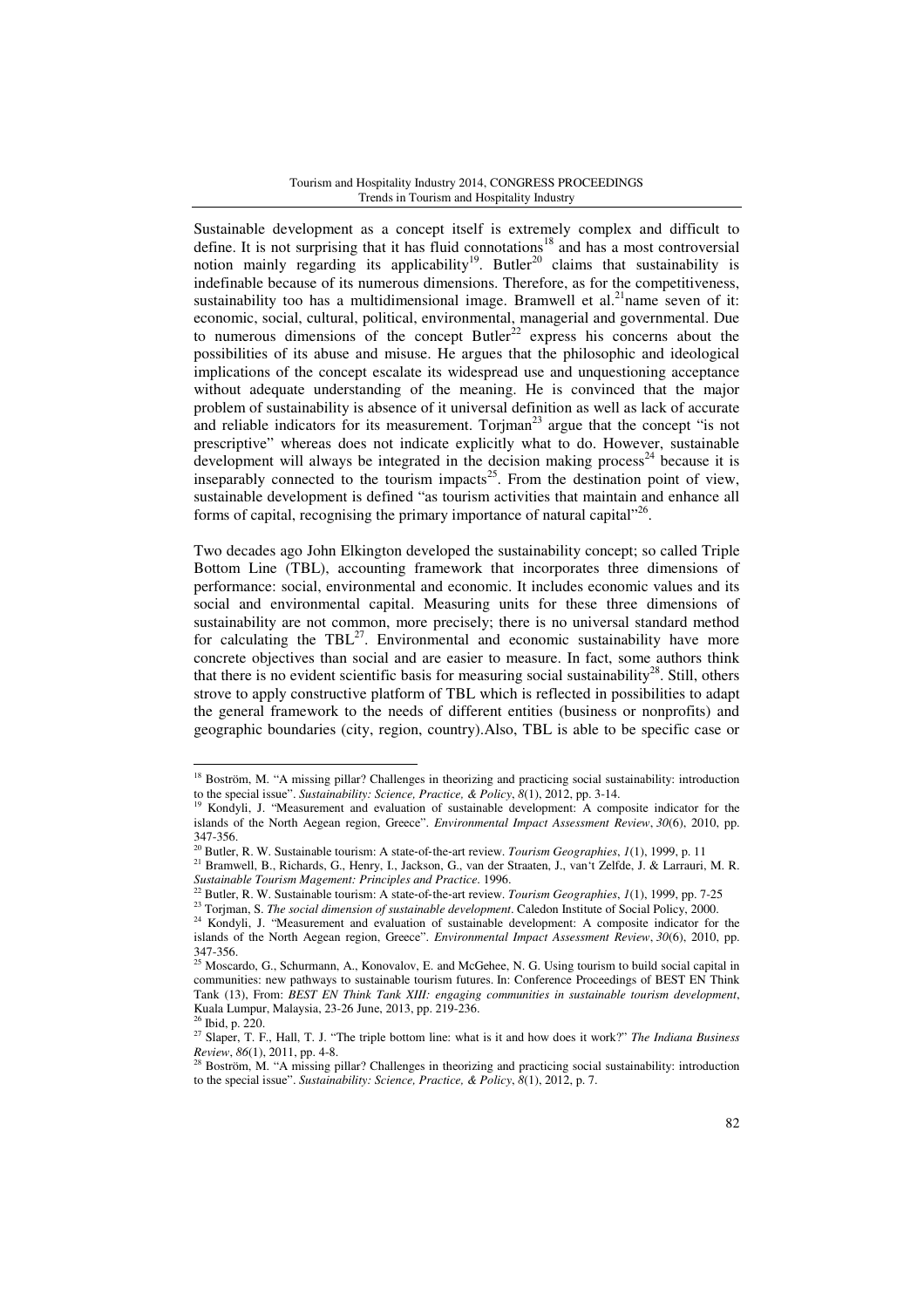allow a broad scope – measuring impacts across large geographic boundaries or/and different sectors<sup>29</sup>. TBL concept can be tailored to nearly any organization because of its flexibility and openness. Therefore integrated assessment is needed in order to get a whole picture of the consequences that a regulation, policy or economic development project may have<sup>30</sup>.

A measurement process includes operations, instrument, tools, associated indicators or indices, related objectives and benchmark values, according to the business strategies. Performance evaluation analysis and reporting tools are necessary for business decision making to maintain sustainability<sup>31</sup>. If there are no reliable tools for monitoring and measuring the sustainability, there is poor foundation for determining future guidelines for such development. If local people and other stakeholders do not realise of shortterm and long-term interests of sustainable practice for themselves, they will simply ignore it<sup>32</sup>.

## **2. SOCIAL SUSTAINABILITY**

Social dimension of sustainable development is concentrated principally to poverty reduction, social investment and the building of safe and caring community $33$ . It is less investigated $34$  in comparison to environmental, but larger oversight is ignored attention to linkages and interaction between all three dimensions of sustainability<sup>35</sup>. Social sustainability often refer to such aspects as social welfare, quality of life, social justice, social cohesion, cultural diversity, democratic rights, gender issues, workers' rights, broad participation, development of social capital and individual capabilities and so  $\text{on}^{36}$ .

McKenzie<sup>37</sup> defines social sustainability as a process of providing better quality of life in the community. On the basis of resources of the field he argues that defining of the concept is either a description of currently existing positive condition or a goal that remains to be achieved. Moreover, Boström<sup>38</sup> draws attention to the fact that social

<sup>29</sup> Slaper, T. F., Hall, T. J. "The triple bottom line: what is it and how does it work?" *The Indiana Business Review*, *86*(1), 2011, p. 5.

 $30$  Ibid, 2011.

<sup>31</sup> Feng, S. C., Joung, C., Li, G. Development overview of sustainable manufacturing metrics. In *Proceedings* 

*of the 17th CIRP international conference on life cycle engineering,* 2010, p. 11. <sup>32</sup> Butler, R. W. Sustainable tourism: A state‐of‐the‐art review. *Tourism Geographies*, *1*(1), 1999, pp. 7-25

<sup>&</sup>lt;sup>33</sup> Torjman, S. *The social dimension of sustainable development*. Caledon Institute of Social Policy, 2000, p. 9.

<sup>&</sup>lt;sup>34</sup> Moscardo, G., Schurmann, A., Konovalov, E. and McGehee, N. G. Using tourism to build social capital in communities: new pathways to sustainable tourism futures. In: Conference Proceedings of BEST EN Think Tank (13), From: *BEST EN Think Tank XIII: engaging communities in sustainable tourism development*, Kuala Lumpur, Malaysia, 23-26 June, 2013, pp. 219-236.

<sup>&</sup>lt;sup>35</sup> Boström, M. "A missing pillar? Challenges in theorizing and practicing social sustainability: introduction to the special issue". *Sustainability: Science, Practice, & Policy*, *8*(1), 2012.

<sup>36</sup> Ibid, 2012, p. 7.

<sup>37</sup> McKenzie, S. *Social sustainability: towards some definitions*, Hawke Research Institute, No. 27, University of South Australia Magill, South Australia, 2004.

<sup>38</sup> Boström, M. "A missing pillar? Challenges in theorizing and practicing social sustainability: introduction to the special issue". *Sustainability: Science, Practice, & Policy*, *8*(1), 2012.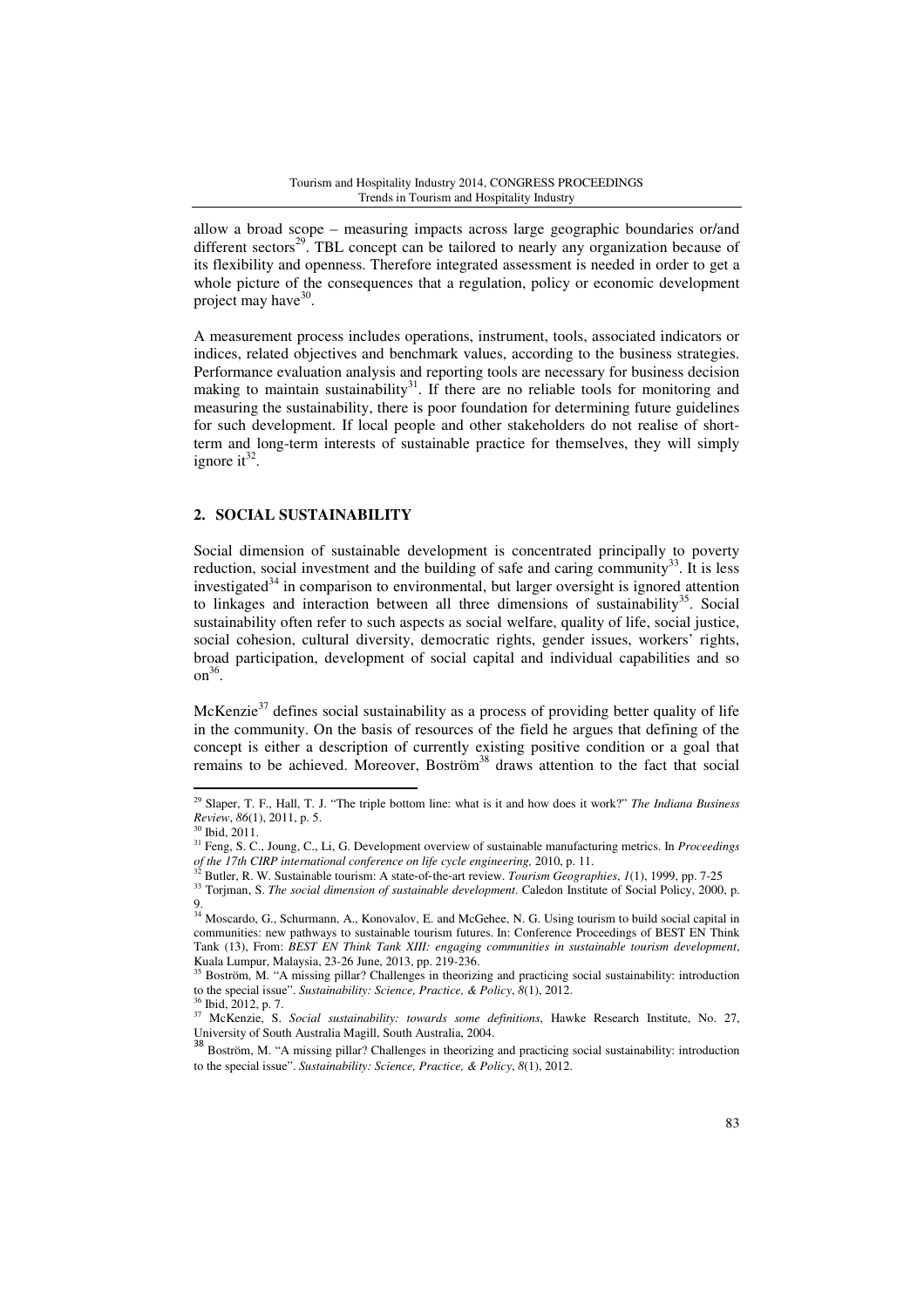#### Tourism and Hospitality Industry 2014, CONGRESS PROCEEDINGS Trends in Tourism and Hospitality Industry

dimension of sustainability is neglected which directly causes our flawed understanding of the issue of sustainability integrity. He believes that social sustainability should be firstly delimited, framed and filled with content due to the fact that environmental or economic sustainability may be opposite of the social dimension, and secondly to clarify how it relates to the other dimensions. The division between nature and culture (social and environmental dimension) reflects a historical dualism that has been institutionalized in administration and management. Consequently, the integration of those dimensions is not something done overnight, but will require a long-term learning process and careful attention to procedural steps concerning participatory aspects<sup>3</sup> .

There are lots of examples where tourism sector can play a key role in achieving social goals, such as improving conditions for employees and local communities. On the contrary, there are cases where excessive rigorous social and environmental terms and conditions would constitute huge costs and even prevent a substantial economic impact. Also, the negative economic impacts may undermine or even turn over future growth and wealth creation.

Slaper and  $\text{Hall}^{40}$  emphasize the responsibility of the organisation to develop a final set of measures reasonable to the task, place and time. In order to make the right decisions and monitoring of the performance in any area (national, regional, local) there should be achieved a high level of cooperation, partnership and co-creation between major stakeholders. Cuthill<sup>41</sup> considers the social sustainability concept as a kind of "communicative platform" or a "meeting place" which tie together the participants. In that context community problem solving represents a process of involvement people from different sectors in deliberations that are looking for rational solutions. They need to be engaged in face-to-face debate and not merely listening to the professional presentations<sup>42</sup>. Thereby they have a possibility to participate in deliberations, represent their views, listen to the others and accept compromise. Their shared objectives should go beyond their own benefits. In that case synergy may be reached and effects of the interventions would undoubtedly overcome the social dimension of sustainability. Therefore, social sustainability is inseparable from environmental and economic dimension, so there are just know-how and experiences that make possible the implementation of integrated sustainable development.

Woodcraft<sup>43</sup> addresses social sustainability practical and operational aspects concerning its usefulness for decision making and interventions in urban planning. She claims that the usefulness of the concept as a planning tool depends on how it is accepted in practice, so the scale at which social sustainability is applicable, presents a big challenge. For every attempt to measure social sustainability is essential to develop a

<sup>39</sup> Ibid, 2012, p. 9.

<sup>40</sup> Slaper, T. F., Hall, T. J. "The triple bottom line: what is it and how does it work?" *The Indiana Business Review*, *86*(1), 2011, pp. 4-8.

<sup>41</sup> Cuthill, M. "Strengthening the 'social' in sustainable development: Developing a conceptual framework for social sustainability in a rapid urban growth region in Australia." *Sustainable Development*, *18*(6), 2010, 362-373.

<sup>42</sup> Torjman, S. *The social dimension of sustainable development*. Caledon Institute of Social Policy, 2000.

<sup>&</sup>lt;sup>43</sup> Woodcraft, S. "Social sustainability and new communities: Moving from concept to practice in the UK." *Procedia-Social and Behavioral Sciences*, *68*, 2012, pp. 29-42.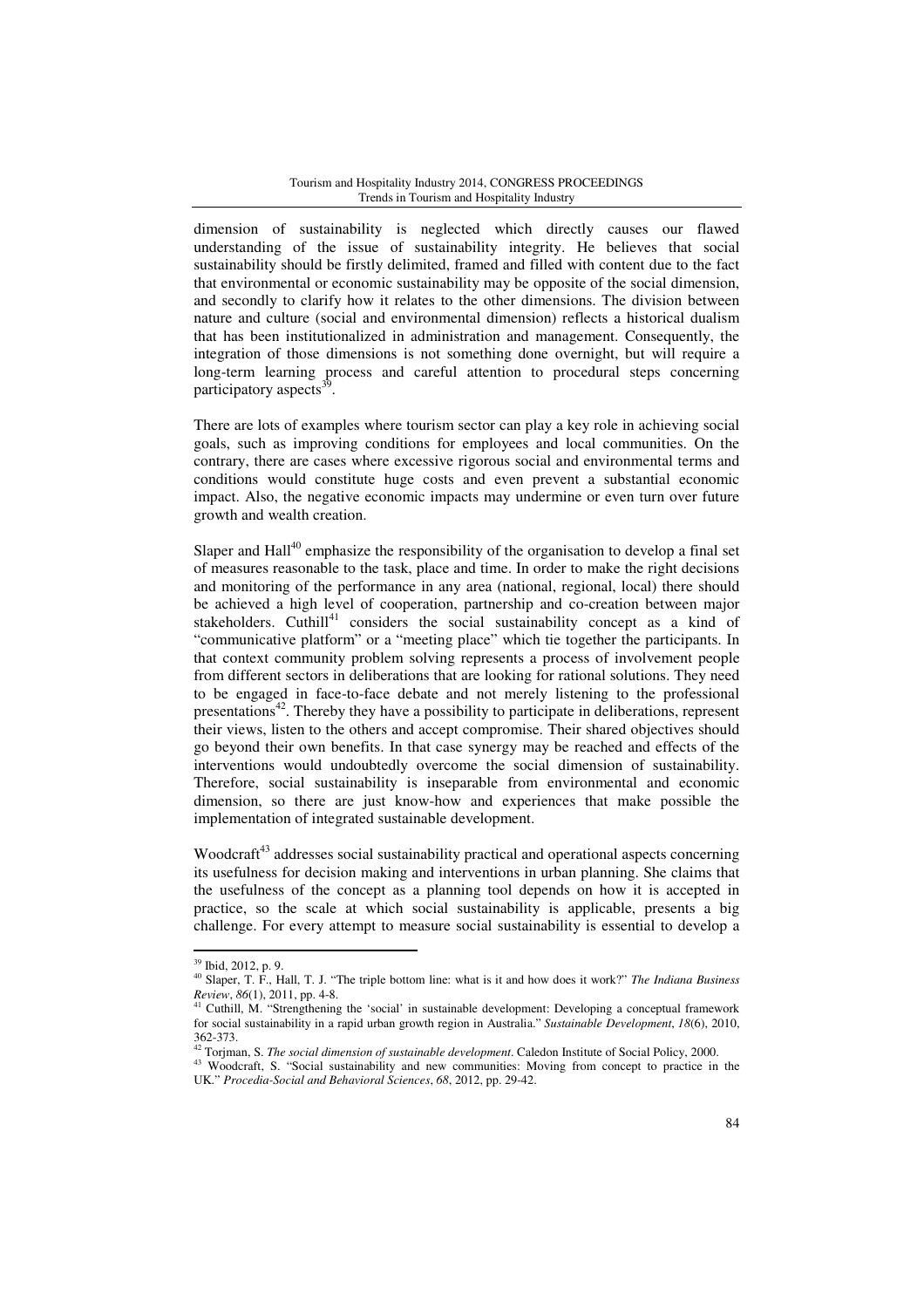set of adequate indicators, depend on range of characteristics and conditions regarding the particular case. Translating conceptual ideas about social sustainability into practical planning tools that retain integrity<sup>44</sup> is crucial for avoiding the common persuasion of fragmented, chaotic and embryonic nature of the concept.

Social capital at the community level entails social interaction, trust, relationships, collective action, cooperation, reciprocity, social identity, shared norms and values<sup>45</sup>. For long time it was unfairly overlooked and neglected by putting natural capital of the destination in the first place as an incremental prerequisite for tourism development. Also, economic capital was recognized as a fundamental condition without which there is no way for tourism development, especially large infrastructure investments. Only balanced presence of all three scopes means the real value and potential for quality development of tourism. Mihalič<sup>46</sup> found that the socio-cultural element is strongly represented in the studied impact on customer satisfaction. Interesting recognition of her research was the gap between declarative value to the environmental quality of the destination and the socio-cultural value of tourism offerings.

Moscardo et al.<sup>47</sup> report that good communication systems and cooperative spirit, active participation in tourism, integrated network connecting people throughout the destination, open local community and strong leaders can enhance social capital.

# **3. RESIDENT'S ATTITUDE AND TOURISM PLANNING**

Local community involvement in decision making process of tourism development shows large potential for long term successful destination development. There is an urgent need to determine the appropriate level of community involvement as well as methods and techniques of their integration. However, resident's attitude towards tourism is not a homogeneous value<sup>48</sup>. They represent numerous groups of stakeholders with different interests, benefits and expectations of tourism. Lankford et  $al.^{49}$  draw

<sup>44</sup> Ibid, 2012, 33.

<sup>&</sup>lt;sup>45</sup> Moscardo, G., Schurmann, A., Konovalov, E. and McGehee, N. G. Using tourism to build social capital in communities: new pathways to sustainable tourism futures. In: Conference Proceedings of BEST EN Think Tank (13), From: *BEST EN Think Tank XIII: engaging communities in sustainable tourism development*, Kuala Lumpur, Malaysia, 23-26 June, 2013, pp. 219-236.

<sup>46</sup> Mihalič, T. "Performance of Environmental Resources of a Tourist Destination: Concept and Application." *Journal of Travel Research*, *52*(5), 2013, pp. 614-630.

Moscardo, G., Schurmann, A., Konovalov, E. and McGehee, N. G. Using tourism to build social capital in communities: new pathways to sustainable tourism futures. In: Conference Proceedings of BEST EN Think Tank (13), From: *BEST EN Think Tank XIII: engaging communities in sustainable tourism development*, Kuala Lumpur, Malaysia, 23-26 June, 2013, p. 227.

<sup>48</sup> Brunt, P., Courtney, P. "Host Perception of Socio-cultural Impacts." *Annals of Tourism Research*, Vol. 26, No. 3, 1999, pp. 493-515, Perez, E. A., Nadal, J. R. "Host Community Perceptions. A Cluster Analysis." *Annals of Tourism Research*, Vol. 32, No. 4, 2005, pp. 925-941, Wang, Y., Pfister, R. E., Morais, D. B. "Residences Attitude toward Tourism Development: A Case Study of Washington," NC. 2006, Proceedings of the 2006 Northeastern Recreation Research Symposium. http://www.nrs.fs.fed.us/pubs/gtr/gtr\_nrs-p-14/54-wang-p-14.pdf, Sharpley, R. "Host perceptions of tourism: A review of the research." *Tourism Management*, *42*, 2014, pp. 37-49.

Lankford, V., Chen, Y. Chen, W. "Tourism's impacts in the Penghu National Scenic Area, Taiwan."*Tourism Management*, Vol. 15, No. 3, 1994, p. 224.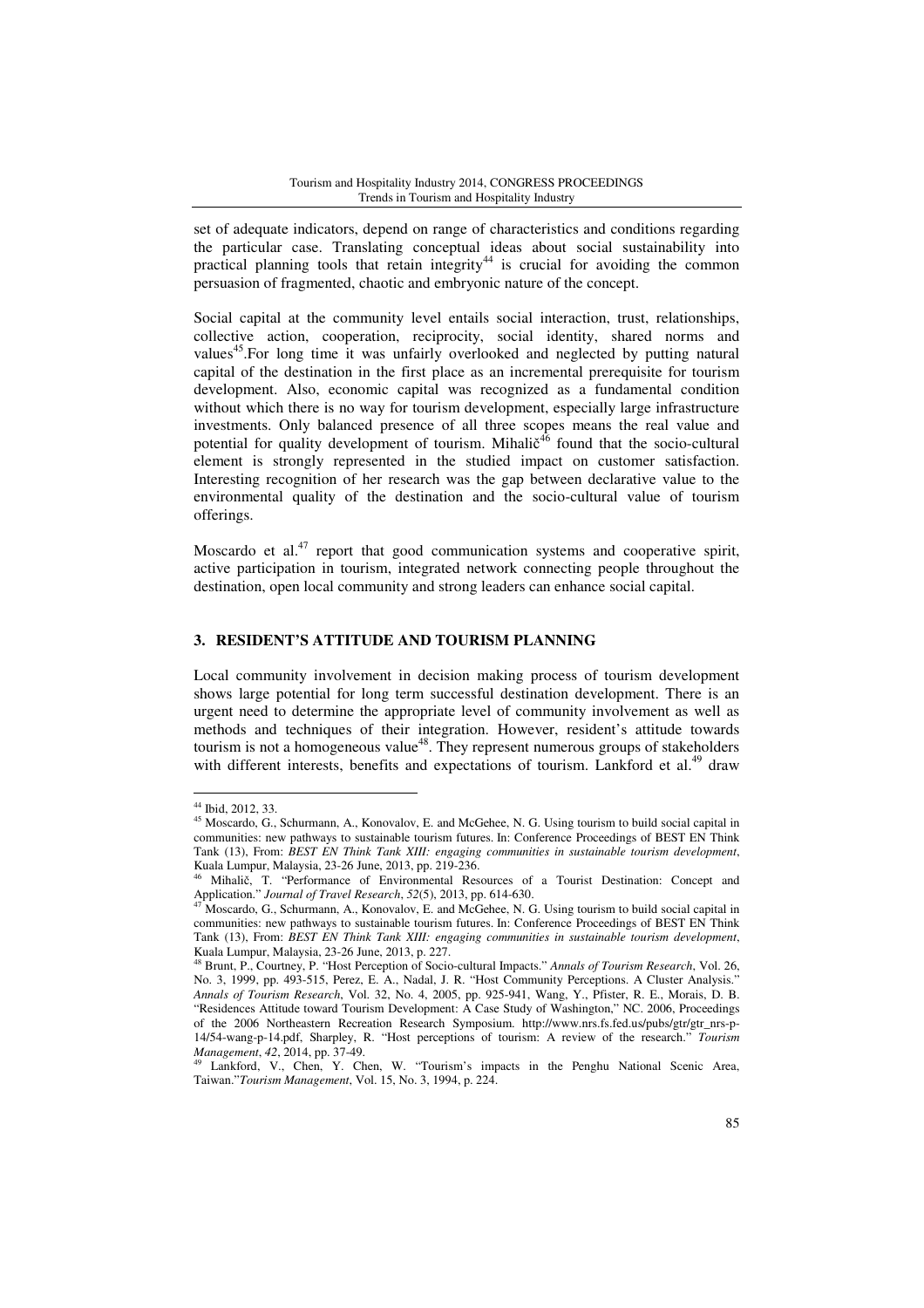attention that: "residents` attitudes toward tourism are not simply the reflections of the residents` perceptions of tourism impacts, but the result of interaction between residents` perceptions and factors affecting their attitudes". Moreover, Nunkoo et al.<sup>50</sup>point out the deviations in residents' perceptions and attitudes comparing developed and developing regions; they doubt about applying the same models and techniques in different environments.

Moscardo et al.<sup>51</sup> discovered that open and inclusive community supports positive social interactions between hosts and the guests. Their empirical research results reveal that not just resident engagement in planning process contribute to the success of destinations, but also their active presence in brother tourism activities and benefits. This engagement is to be expected if there is a strong community leadership, training and education for tourism and about tourism planning, effective communication about tourism, and integration between tourism and other sectors.

Since positive residents' perceptions and attitude towards tourism are significant to get their support, planners should be cautious of how to present such benefits through marketing and management techniques to obtain the residents' cooperation<sup>52</sup>. Planners should involve residents in initial stages of destination development to gain their participation and realistic expectations of tourism, not only before making costly investments in infrastructure and new initiatives; almost any intervention should be subject of common deliberation and supported by local community.

Látková and  $Vogt^{53}$  found out in their empirical research that engaging younger residents to collaborate in the tourism planning process, acquainting with their concerns, and empowerment of their active role in development is strongly recommended. Building public relations with different groups within the community through an internal marketing process might beneficially influence the progress in planning efficiency at the destination. Also, they pointed out the strong sense of the community which strengthens local community identity. The clear and strong identity of the community contributes to destination identity and its competitiveness on the tourism market. In line with other researcher they conclude that the extent to which tourism development will be sustained depends on the active involvement of the host communities in the tourism development process.

<sup>50</sup> Nunkoo, R., Ramkissoon, H., Gursoy, D., Chi, C*.* "A Model for Understanding Residents' Support for Tourism in Small Islands." Paper read at *Hospitality and Tourism Management ICHRIE Annual Conference*, San Francisco, 29 July- 1 August, 2009.

 $51$  Moscardo, G., Schurmann, A., Konovalov, E. and McGehee, N. G. Using tourism to build social capital in communities: new pathways to sustainable tourism futures. In: Conference Proceedings of BEST EN Think Tank (13), From: *BEST EN Think Tank XIII: engaging communities in sustainable tourism development*, Kuala Lumpur, Malaysia, 23-26 June, 2013, pp. 228-230.

<sup>&</sup>lt;sup>52</sup> Oviedo-Garcia, M.A., Castelanos-Verdugo, M. Martin-Ruiz, D. "Gaining Residents' Support for Tourism and Planning"*. International Journal of Tourism Research*, Vol. 10, 2007, pp. 95-109.

<sup>&</sup>lt;sup>3</sup> Látková, P., Vogt, C. A. "Residents' attitudes toward existing and future tourism development in rural communities." *Journal of Travel Research*, *51*(1), 2012, pp. 50-67.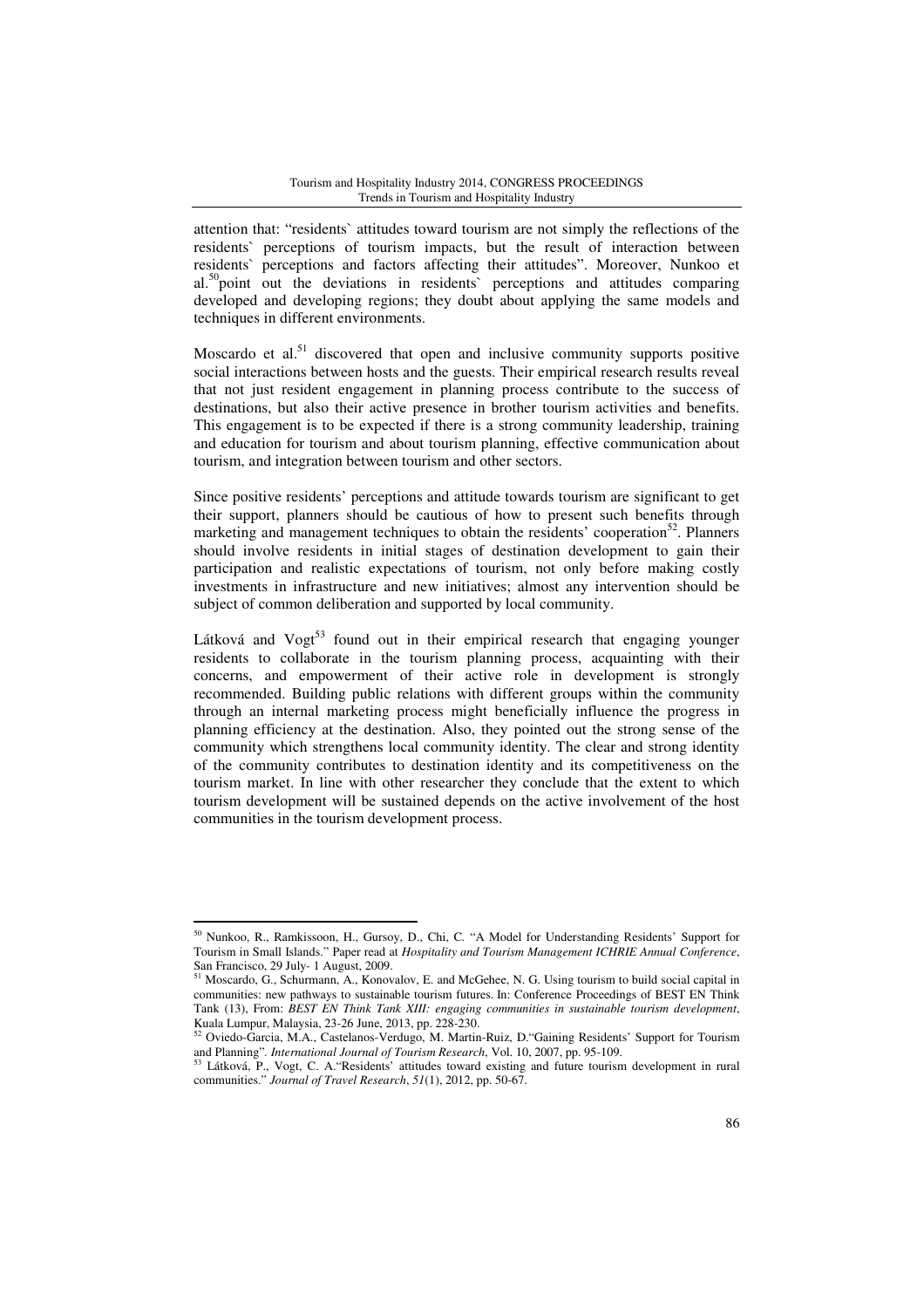Additionally, Moscardo et al.<sup>54</sup> note that programs for public participation in tourism need to be conducted earlier and more often throughout the planning process and need for more explicitly and critically evaluate tourism as a tool for the destination community development. Better evidence of tourism benefits and new ways to measure tourism success are needed.

It would be especially helpful to set measurable goals for the proposed tourism activities and to communicate them to the local population in a way they would respond to – thus involving them in the process of tourism planning. It means that the corresponding terms and conditions for coordinated dialogue between the local community and tourism management should be empowered<sup>55</sup>. It would be necessary for planners and local community representatives to concede the fact that tourism always generates negative and positive impacts on communities. The main reason for collaboration between them is to establish participatory development measures in order to minimize negative and maximize positive tourism impacts. Without such awareness and performance of the necessary measures, tourism sector might gradually lose the local communities' support, which in turn may compromise its sustainability of development in future<sup>56</sup>.

# **CONCLUSION**

l

Sustainable competitiveness of tourism destination is based on unique tourist experience and this is largely dependent on the quality of hosts-guests interaction and the goodwill of local community. Their attitude, perceptions and behaviour are tied to the tourism impacts, but they are not the same thing. It represents the context of tourist destination and Sharpley<sup>57</sup> believe that understanding resident perceptions and responses is essential for achieving competitive sustainable development of the destination.

Predominantly quantitative approach to research of the residence perceptions tends to describe what residents perceive, but does not necessarily explain why. But exactly the responses to tourism's social impacts, not just perceptions, would, according to Sharpley, enhance the value of the future research. Yet, lists of tourism impacts are meaningless if we do not know to decode them: they do not provide insights as to why residents perceive them in a particular way.

In this paper we have prepared theoretical background of the sustainable competitiveness issue in relation with the local population involvement in destination's

<sup>54</sup> Moscardo, G., Schurmann, A., Konovalov, E. and McGehee, N. G. Using tourism to build social capital in communities: new pathways to sustainable tourism futures. In: Conference Proceedings of BEST EN Think Tank (13), From: *BEST EN Think Tank XIII: engaging communities in sustainable tourism development*, Kuala Lumpur, Malaysia, 23-26 June, 2013, p. 230.

<sup>55</sup> Vodeb, K., Medarić, Z. "Local community perceptions of tourism impacts on the Slovenian coast." *Academica Turistica*, *6*(1), 2013, pp. 49-60.

<sup>56</sup> Tosun, C."Host Perceptions of Impacts. A Comparative Tourism Study."*Annals of Tourism Research*, Vol. 29, No. 1, 2001, pp. 231-253.

<sup>57</sup> Sharpley, R. "Host perceptions of tourism: A review of the research." *Tourism Management*, *42*, 2014, pp. 37-49.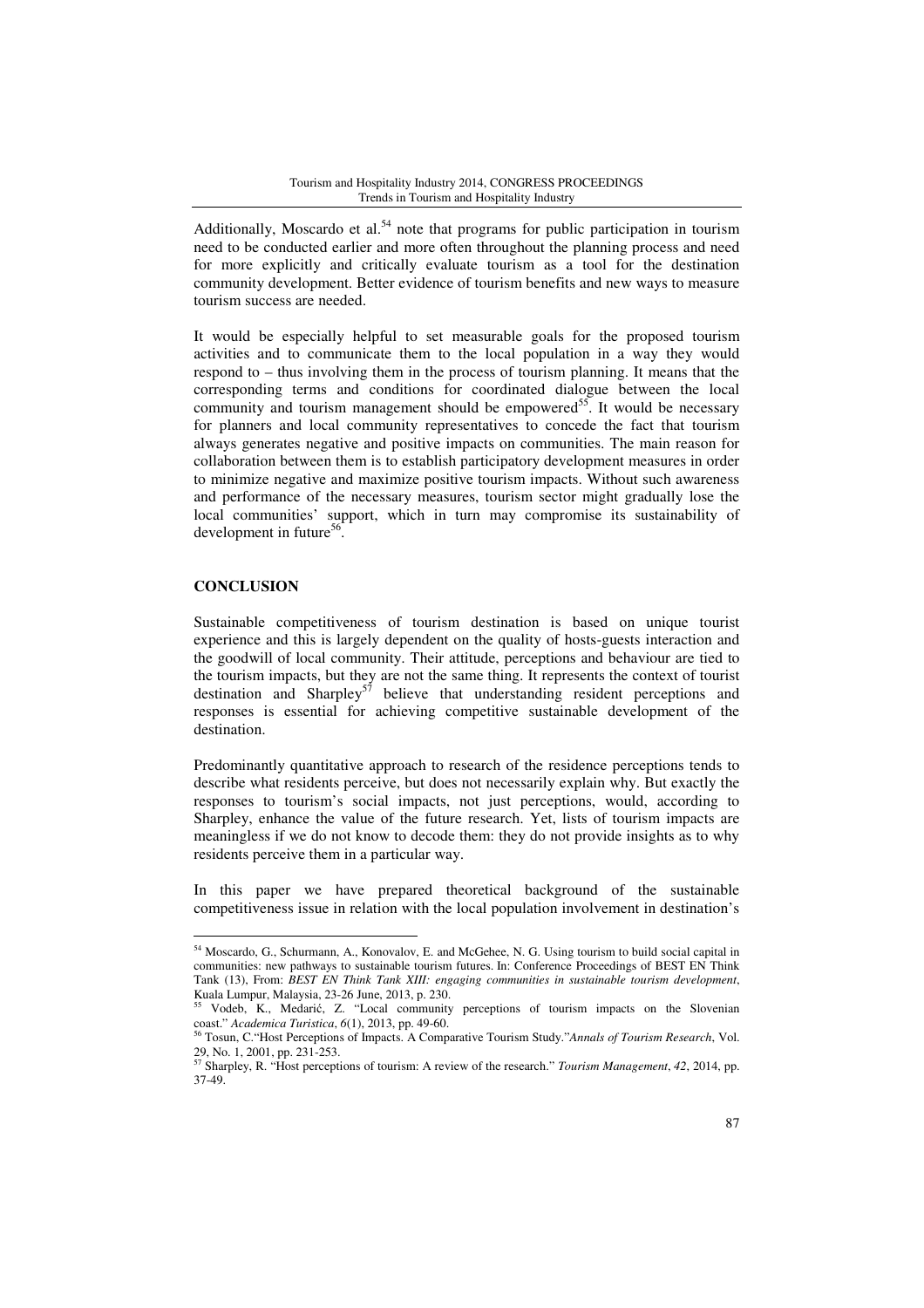development. An important step in further empirical research would be implementation of a qualitative research to gain the necessary explanations as well as a more in-depth view on the issue. The research is planned be conducted among the local community representatives and local tourism officers in the selected destination. Responses to tourism's social impacts and proactive tourism planning process would be focus of the research. Community participation on the destination should be developed in order to establish participatory coordination mechanisms for future planning.

Understanding the residence perceptions in correlation with their responses and behaviours would provide appropriate framework to build the sustaining platform for community participation in tourism planning process. In such a way this insights are becoming significant base for efficient planning tools in decision making process for tourist destination.

### **REFERENCES**

*Books:* 

- Bramwell, B., Richards, G., Henry, I., Jackson, G., van der Straaten, J., van't Zelfde, J. & Larrauri, M. R. *Sustainable Tourism Management: Principles and Practice*. 1996.
- Poon, A. Best practice destination management: Lessons from the leaders. In *Trends and issues in global tourism 2010* (pp. 159-171). Springer Berlin Heidelberg, 2010.
- Ritchie, J.R.B., Crouch, G.I. A Model of Destination Competitiveness and Sustainability, In *Tourism Destination Marketing and Management Collaborative strategies*, Wang, Y., Pizam, A. (eds.). London: CABI. 2011.

*Journal articles:*

- Balkytė, A., Tvaronavičienė, M., "The inclusion of sustainable development dimension into the competitiveness theory". *Business, management and education*, *18*, 2010, pp. 1-9.
- Boström, M."A missing pillar? Challenges in theorizing and practicing social sustainability: introduction to the special issue". *Sustainability: Science, Practice, & Policy*, *8*(1), 2012, pp. 3-14.
- Brunt, P., Courtney, P. "Host Perception of Socio-cultural Impacts."*Annals of Tourism Research*, Vol. 26, No. 3, 1999,pp. 493-515.
- Butler, R. W. Sustainable tourism: A state‐of‐the‐art review. *Tourism Geographies*, *1*(1), 1999, pp. 7-25.
- Cellini, R., Soci, A. "Pop competitiveness", *PSL Quarterly Review*, Vol. *55,* 2012, p. 220.
- Cuthill, M. "Strengthening the 'social' in sustainable development: Developing a conceptual framework for social sustainability in a rapid urban growth region in Australia." *Sustainable Development*, *18*(6), 2010, pp. 362-373.
- Fahmi, I."Sustainable business competitiveness: translating concept into practice." *Jurnal Manajemen dan Agribisnis*, 9(2), 2012.
- Fernando, I. N., Long, W."New Conceptual Model on Cluster Competitiveness: A New Paradigm for Tourism?" *International Journal of Business and Management*, *7*(9), 2012, 75.
- Kondyli, J."Measurement and evaluation of sustainable development: A composite indicator for the islands of the North Aegean region, Greece". *Environmental Impact Assessment Review*, *30*(6), 2010, pp. 347-356.
- Lankford, V., Chen, Y. Chen, W. "Tourism's impacts in the Penghu National Scenic Area, Taiwan."*Tourism Management*, Vol. 15, No. 3, 1994, pp. 222-227.
- Látková, P., Vogt, C. A."Residents' attitudes toward existing and future tourism development in rural communities." *Journal of Travel Research*, *51*(1), 2012, pp. 50-67.
- Mazilu, M. (2010). "Key elements of a Model for Sustainable Tourism". *NAUN International Journal of Energy and Environment*, 2(4), 2010, pp. 45-54.
- Mihalič, T."Performance of Environmental Resources of a Tourist Destination: Concept and Application." *Journal of Travel Research*, *52*(5), 2013, pp. 614-630.
- Oviedo-Garcia, M.A., Castelanos-Verdugo, M. Martin-Ruiz, D."Gaining Residents' Support for Tourism and Planning"*. International Journal of Tourism Research*, Vol. 10, 2007, pp. 95-109